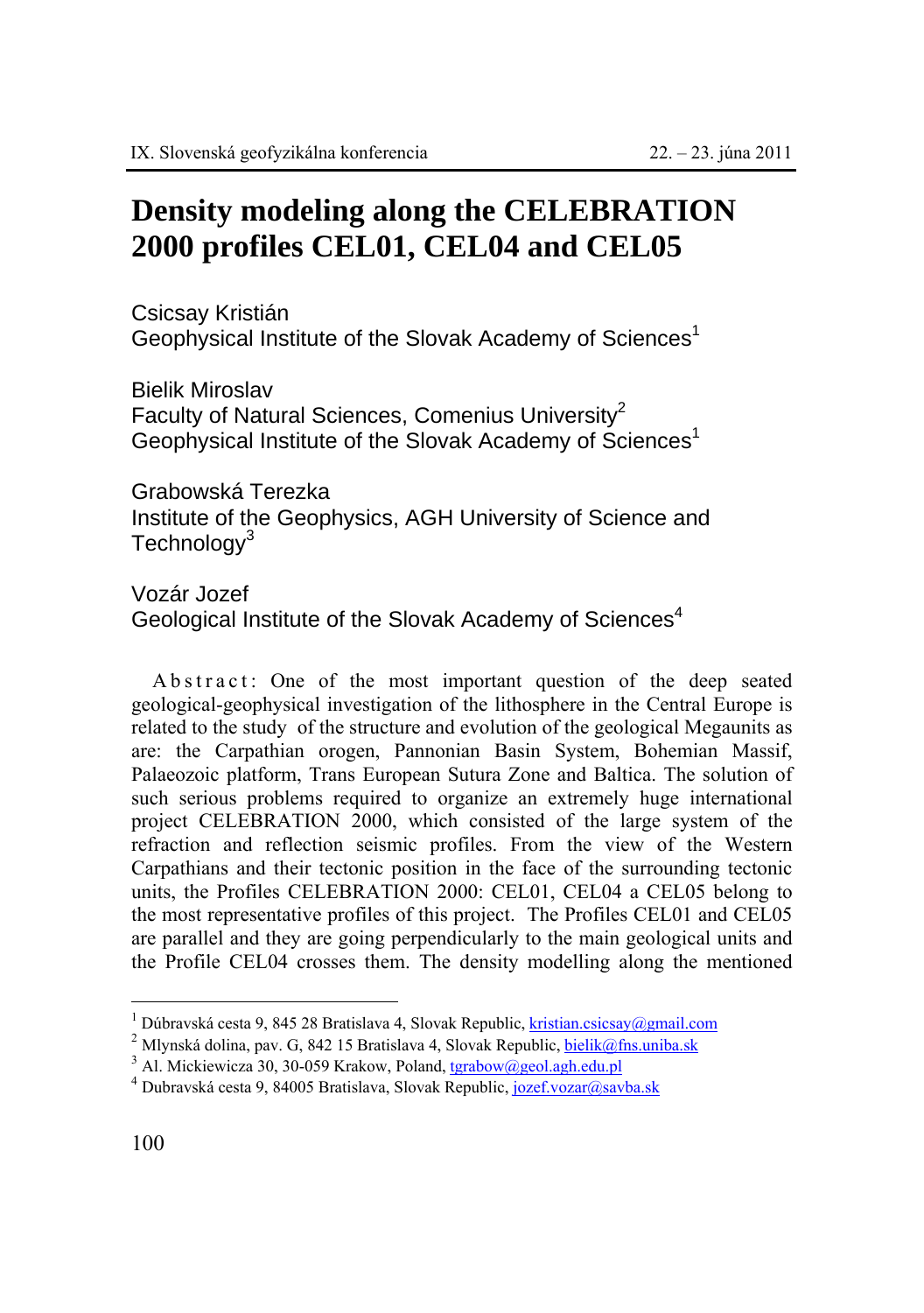profiles has been performed by the 2D integrated gravimetric modelling with constrains of the seismic refraction modeling results. The integrated modelling was based on detailed analysis in the world the most used formulas for transformation seismic velocity on density. The analysis these formulas showed that the Sobolev and Babeyko's (Sobolev and Babeyko, 1994), Christensen and Mooneyho (Christensen and Mooney, 1995) and Lachenbruch-Morgan's (Lachenbruch and Morgan, 1990) formulaes are the best and they have been used for determination of the average crustal and lower lithosphere densities. The calculated integrated density lithospheric models along the profile CEL01 (Fig.1), CEL04 and CEL05 belong to the most interesting results. Their interpretation indicates clear a significant different geophysical (geological) lithospheric structure of the individual Megaunits and the complicated structure of the tectonic contact between the Western Carpathians and the southern margin of the European platform. From a new and original Moho depth map can be seen all-new knowledge about its relief in the area of the Western Carpathians and the Trans European Sutura Zone. The map in the Western Carpathians reflects deep, very narrow Moho depression (42 km), which does not spread under the highest topography (the High Tatras), but it is located north-eastern from there. Based on the comparison of older Moho maps and new one it was found out that the Moho depth over the Trans European Sutura Zone is 15 km smaller than it has been interpreted in former time (Guterch et al., 1986). From the stripped gravity map of the Danubian Basin, which was calculated on the basis of the threedimensional modelling by the software GMT-AUTO it can be observed the Danubian Basin with the Little Hungarian Lowland are the parts of the same sedimentary basin of which centre is located in the Gabčíkovo depression. It is suggested the significant gravity gradient along the south-eastern margin of the basin could characterize the Rába-Hurbanovo fault.

A c k n o w l e d g e m e n t s : This work was supported by the Slovak Research and Development Agency APVV project no. APVV-0194-10, ESF-EC-0006-07, as well as by the Scientific Grant Agency of the Ministry of Education of the Slovak Republic and Slovak Academy of Science (projects Nos. 1/0461/09, 2/0107/09, 1/0747/11).

**Key words:** gravimetry, seismics, 2D and 3D density modelling, stripped gravity map, Moho discontinuity, litosphere